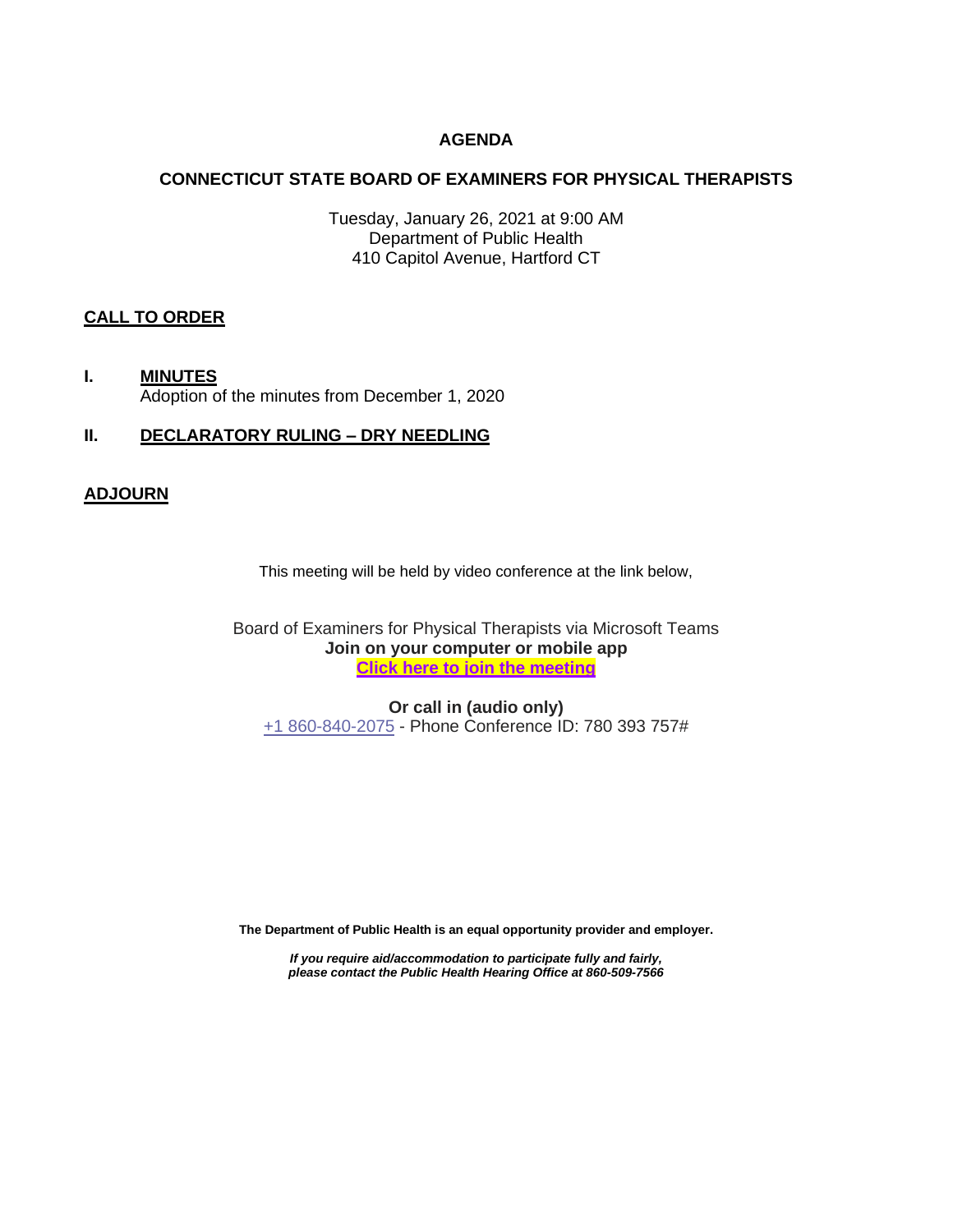*The following minutes are draft minutes which are subject to revision and which have not yet been adopted by the Board.*

The **Connecticut State Board of Examiners for Physical Therapists** held a meeting on December 1, 2020.

| <b>BOARD MEMBERS PRESENT:</b> | Andrea O'Brien, PT<br>Laurie Devaney, PT<br>Michael J. Parisi, PT<br>James Ware, MD |
|-------------------------------|-------------------------------------------------------------------------------------|
| <b>BOARD MEMBERS ABSENT:</b>  | James Ware, MD                                                                      |
| <b>ALSO PRESENT</b>           | Stacy Schulman, Esq., Hearing Officer, DPH<br>Jeffrey Kardys, Board Liaison         |

The meeting was called to order by Mr. Parisi at 9:02 a.m. All participants were present via Microsoft Teams.

### **I. MINUTES**

The minutes from the September 15, 2020 meeting were reviewed. Ms. Devaney made a motion, seconded by Mr. Parisi, to adopt the minutes. The motion passed.

### **II. OFFICE OF LEGAL COMPLIANCE**

Keikhosrow Aboulian, P.T. - Petition No. 2018-1481

Brittany Allen, Staff Attorney, Department of Public Health presented a Consent Order in this matter. Attorney Jacqueline Maulucci was present on behalf of respondent.

Ms. Devaney made a motion, seconded by Dr. Ware, to approve the Consent Order which imposes a reprimand and probation for a period of six months.

## **III. NEW BUSINESS**

A. Reinstatement Application Review – Todd Roberts, PT

Stephen Carragher, Public Health Service Manager, DPH Practitioner Licensing and Investigation Section presented license reinstatement application for Todd Roberts.

Mr. Roberts was present with Attorney Richard Brown.

Mr. Roberts has not practiced since.

Ms. Devaney made a motion, seconded by Ms. O'Brien, recommending to the Department that Mr. Roberts's license be reinstated after successful completion of American Physical Therapy Association reentry to practice courses, Screening for Medical Disorders [Professionalism Module](http://learningcenter.apta.org/student/MyCourse.aspx?id=f2912797-d871-49f7-9193-b2b84933cc32&categoryid=&programid=dcca7f06-4cd9-4530-b9d3-4ef7d2717b5d&returnUrl=Student/Catalogue/BrowseCatalogue.aspx)  [Three: Ethical Compass.](http://learningcenter.apta.org/student/MyCourse.aspx?id=f2912797-d871-49f7-9193-b2b84933cc32&categoryid=&programid=dcca7f06-4cd9-4530-b9d3-4ef7d2717b5d&returnUrl=Student/Catalogue/BrowseCatalogue.aspx) and [Home Health Regulation and Documentation.](http://learningcenter.apta.org/student/MyCourse.aspx?id=0f5bcca4-3fe2-4504-a195-436bd7edf78c&programid=dcca7f06-4cd9-4530-b9d3-4ef7d2717b5d) The motion passed unanimously. Ms. O'Brien made a motion, seconded by Ms. Devaney recommending that Mr. Roberts also complete 6 months of part-time or 3 months full-time clinical hands-on practice/work experience supervised by a licensed physical therapist. The motion passed unanimously.

#### B. Meeting Dates for 2021

The following meeting dates were scheduled for 2021

January 26, 2021 May 11, 2021 September 14, 2021 December 7, 2021

Meetings will be scheduled for 9:00 a.m. Meeting dates are subject to change.

# **IV.** *ADJOURNMENT*

There was no further business and the meeting was adjourned at 9:36 a.m.

Respectfully submitted, Michael J. Parisi, PT Connecticut State Board of Examiners for Physical Therapists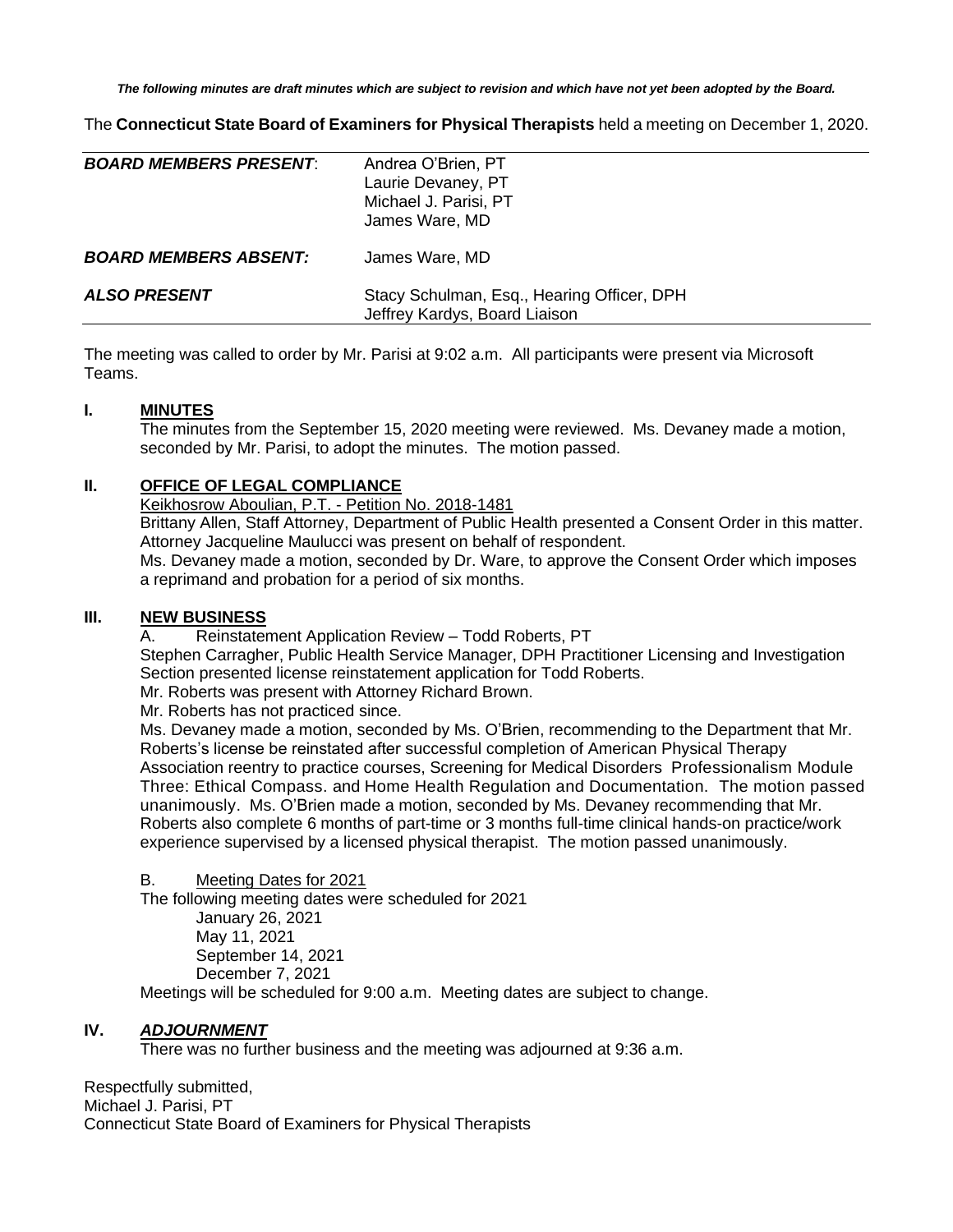# **STATE OF CONNECTICUT BOARD OF EXAMINERS FOR PHYSICAL THERAPISTS**

# IN RE: DECLARATORY RULING CONCERNING PHYSICAL THERAPISTS SCOPE OF PRACTICE IN RELATION TO ACCUPUNCTURE AND DRY NEEDLING

FOR THE BOARD: Michael Parisi, PT, Board Member Andrea O'Brien, PT, Board Member Laurie Devaney, PT, Board Member J. Kristopher Ware, MD, Board Member

# **PROPOSED DECLARATORY RULING**

### *Procedural Background*

On March 12, 2019, Christopher Andresen, Section Chief of the Connecticut Department of Public Health ("CT DPH"), Practitioners Licensing and Investigations Unit, petitioned the Connecticut Board of Examiners for Physical Therapists (the "Board") to issue a declaratory ruling related to whether acupuncture and dry needling are within the scope of practice for physical therapists as set forth in Conn. Gen. Stat. § 20-66(2). Board Exhibit ("Bd. Ex.") 1.

On April 30, 2019, a Notice of Declaratory Ruling Proceeding ("the Notice") was published in the *Connecticut Law Journal* indicating the Board's intention to issue a declaratory ruling and hold a hearing.<sup>1</sup> The Notice further indicated that all persons seeking status to participate were required to petition the Board by May 31, 2019 and that the Board would issue its rulings on the petitions for status by June 25, 2019. Bd. Exs. 4, 5.

On May 30, 2019, Amity Physical Therapy ("Amity") filed a Petition to Participate as a Party in the proceeding. Bd. Ex. 7.

On May 31, 2019, the Connecticut Physical Therapy Association ("CPTA") filed a Petition to Participate as a Party in the proceeding. Bd. Ex. 8.

On May 31, 2019, the Connecticut Society of Acupuncturists ("CSA") filed a Petition to Participate as an Intervenor in the proceeding. Bd. Ex. 9.

 $1$  On March 13, 2019, the Commissioner of the Department of Public Health ("the Commissioner") notified the Board that, pursuant to § 19a-14(f)(2) of the Connecticut General Statutes ("Statutes"), the Board's declaratory ruling in this matter shall be a proposed decision and the Commissioner or the Commissioner's designee shall render the final determination of the matter. Bd. Ex. 2.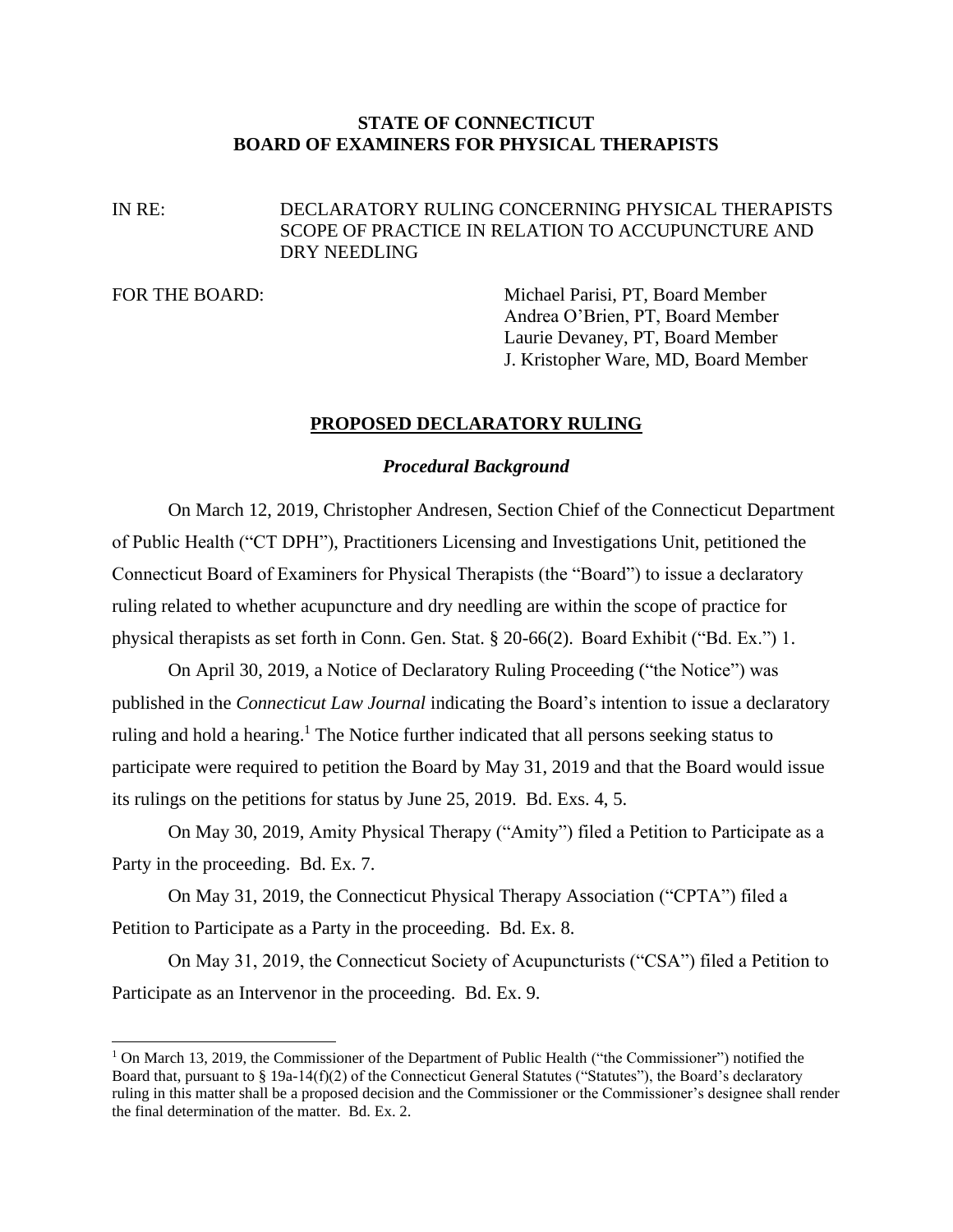On June 6, 2019, Jennifer Brett, N.D., L.Ac., the Director of the University of Bridgeport Acupuncture Institute (UBAI) filed a Petition to Participate as an Intervenor in the proceeding. Bd. Ex. 10.

On July 8, 2019, pursuant to  $\S 4-176(d)(1)$  of the Statutes, the Board designated the CT DPH, the Petitioner, as a Party in the proceeding and granted Amity and CPTA Party status. Bd. Exs. 6, 7, 8.

On July 8, 2019, pursuant to § 4-176(d)(2) of the Statutes, the Board granted the CSA, and UBAI Intervenor status, without the right of cross-examination. Bd. Exs. 9-10

On August 27, 2019, a Notice of Hearing was published in the *Connecticut Law Journal.*  Bd. Ex. 13; see also Bd. Exs. 11-12. The Notice of Hearing scheduled a hearing in this matter for October 1, 2019.

The hearing was held as scheduled and was conducted in accordance with Conn. Gen. Stat. § 4-177c(b), 4-178 and 4-179. See Conn. Gen. Stat. § 4-176(g). Christian Andresen, Section Chief for the Practitioners Licensing and Investigations Section of the CT DPH appeared on behalf of the CT DPH; Attorney James S. Brownstein appeared on behalf of Amity; Attorney Kyle R. Pavlick appeared on behalf of the CPTA; Margaret C. Barili, RN, L.Ac. appeared on behalf of CSA; Jennifer Brett, ND, L.Ac. appeared on behalf of UBAI.

Intervenors and Parties provided pre-filed and rebuttal testimony, which they adopted under oath during the hearing, and witnesses were available for questioning and crossexamination. CSA Exhibits ("CSA Exs.") 1, 2; UBAI Exhibit ("UBAI Ex.") 1; Amity Exhibit A, CPTA Exhibits ("CPTA Exs.") AA-1 and AA-2; Transcript pages ("Tr., pp.") 10-101. 2

The Post Hearing Brief filed by CSA on October 22, 2019 is hereby entered as Board Exhibit 18. Bd. Ex. 18.

 $<sup>2</sup>$  At the conclusion of the hearing, the parties and intervenors were given an opportunity to file post hearing briefs</sup> and proposed findings of fact. The record closed October 22, 2019. Tr., pp. 102-104.

The Post Hearing Brief filed by UBAI on October 14, 2019 is hereby entered as Board Exhibit 14. Bd. Ex. 14.

The Post Hearing Brief filed by Amity on October 16, 2019 is hereby entered as Board Exhibit 15. Bd. Ex. 15.

The Post Hearing Brief filed by CPTA on October 22, 2019 and its Amended Post Hearing Brief filed on November 1, 2019 are hereby entered as Board Exhibits 16 and 17, respectively. Bd. Exs. 16 and 17.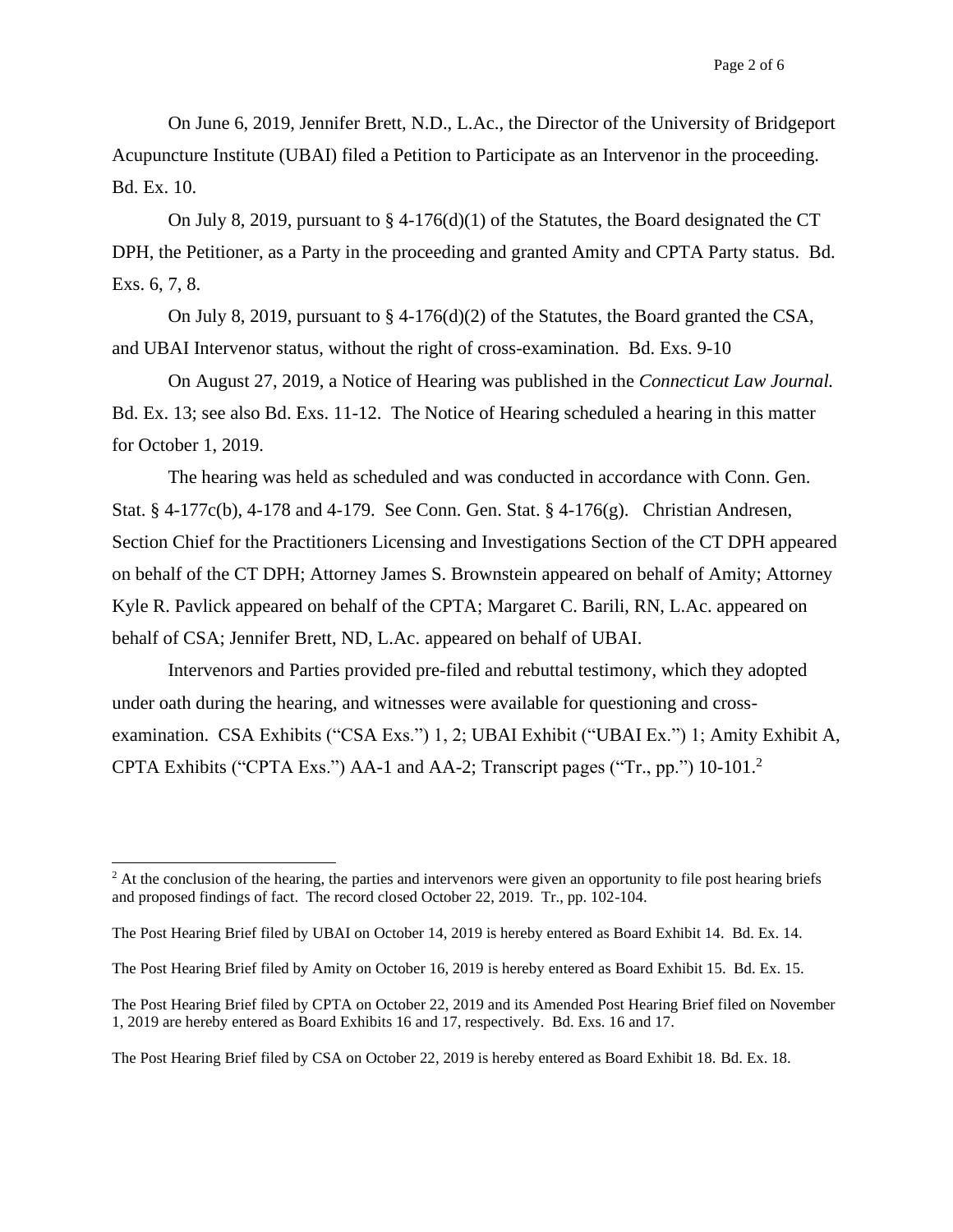This Declaratory Ruling is based entirely on the record and sets forth findings of fact and conclusions of law, and a Ruling. To the extent that the findings of fact actually represent conclusions of law, they should be so considered, and vice versa. *SAS Inst., Inc. v. S & H Computer Systems, Inc.*, 605 F. Supp. 816 (Md. Tenn. 1985). In making this Declaratory Ruling, the Board relied on the training, expertise and specialized knowledge of its members in the field of physical therapy. *Pet v. Department of Health Services,* 228 Conn. 651, 670 (1994).

### *Findings of Fact*

- 1. Dry needling is an intervention that uses a thin filiform needle to penetrate the skin and stimulate underlying myofascial trigger points, muscular and connective tissues for the management of neuromusculoskeletal pain and movement impairments. Bd. Ex. 1; CPTA Ex. A-1, p. 2 and Exhibit A.
- 2. Dry needling is used by physical therapists in treatment programs to alleviate pain and to restore range of motion. Dry needling is used by physical therapists along with manual therapy and other therapeutic techniques to treat trigger points and restore function. Dry needling is based on western medical diagnoses such as plantar fasciitis, osteoarthritis and carpel tunnel syndrome. Bd. Ex. 17, pp. 2-3; CPTA Exs. A-1, p. 4; AA-2, pp. 1, 2, 4; Tr. pp. 93, 94; Amity Ex. A, p. 4.
- 3. Training to become competent in dry needling can be found in most of the core curriculum of education provided to students enrolled in physical therapy programs and licensed continuing education programs for physical therapists. Tr., pp. 19, 20; Bd. Ex. 17, p. 3; CPTA Exs. A-1, p. 3; AA-2, pp. 6, 7.
- 4. Acupuncture is based on traditional Oriental medicine principles and methods such a bi syndrome, qui or blood stagnation and not western medical diagnosis. Bd. Ex. 17; Conn. Gen. Stat. § 20-206aa. Physical Therapists are not required to be trained in acupuncture or Oriental medicine for licensure. The practice of physical therapy is not based on principles and methods of classic and/or modern Oriental medicine but is based on Western medicine.
- 5. Successful completion of a program accredited by the Accreditation Commission for Acupuncture and Oriental Medicine, as recognized by the U.S. Department of Education, is required to become a licensed acupuncturist. Tr., pp. 20, 21, 48, 49; 77; CPTA A-1, p.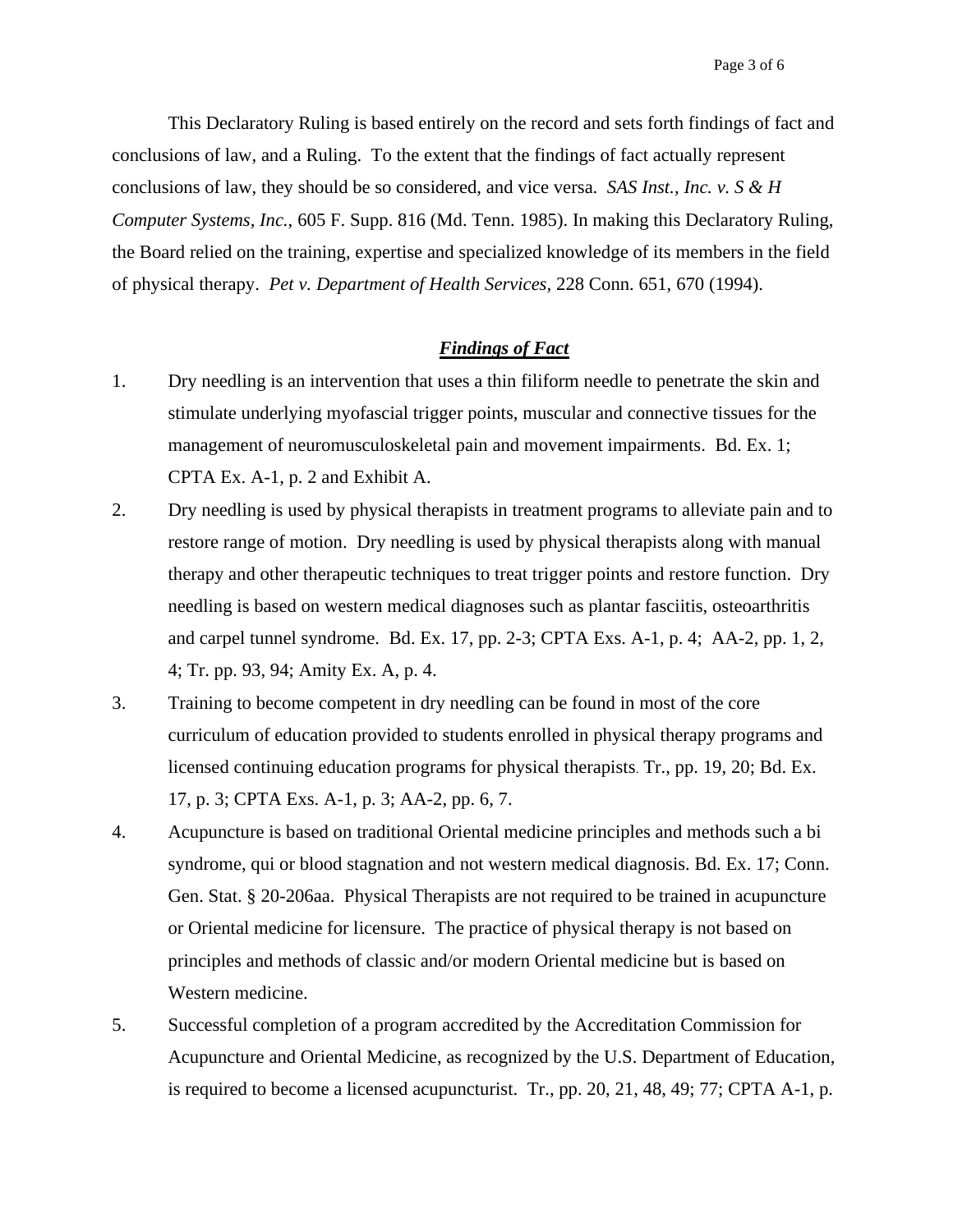2; UBAI Ex. pp. 1, 2. The course study for physical therapy programs are not accredited by the Commission for Acupuncture and Oriental Medicine. CPTA Ex. A-1, p. 2.

# *Discussion and Law*

Conn. Gen. Stat. § 4-176 authorizes an agency, such as the Board, to issue a declaratory ruling regarding, among other things, the applicability of the statutes or regulations to specified circumstances on matters within the agency's jurisdiction. By law, a declaratory ruling constitutes a statement of agency law and may also be utilized by the Board, on a case-by-case basis, in future proceedings before the Board concerning the practice of physical therapy.

I. Is acupuncture, as defined in Conn. Gen. Stat. § 20-206aa(3), within the scope of practice of physical therapists?

Section 20-66(2) of the Conn. Gen. Stat. defines physical therapy as:

[T]he evaluation and treatment of any person by the employment of the effective properties of physical measures, the performance of tests and measurements as an aid to evaluation of function and the use of therapeutic exercises and rehabilitative procedures, with or without assistive devices, for the purpose of preventing, correcting or alleviating a physical or mental disability. "Physical therapy" includes the establishment and modification of physical therapy programs, treatment planning, instruction, wellness care, peer review, consultative services and the use of low-level light laser therapy for the purpose of accelerating tissue repair, decreasing edema or minimizing or eliminating pain, but does not include surgery, the prescribing of drugs, the development of a medical diagnosis of disease, injury or illness, the use of cauterization or the use of Roentgen rays or radium for diagnostic or therapeutic purposes....

The practice of acupuncture is defined in Conn. Gen. Stat. § 20-206aa(3) as:

[T]he system of restoring and maintaining health by the classical and modern Oriental medicine principles and methods of assessment, treatment and prevention of diseases, disorders and dysfunctions of the body, injury, pain and other conditions. "The practice of acupuncture" includes:

(A) Assessment of body function, development of a comprehensive treatment plan and evaluation of treatment outcomes according to acupuncture and Oriental medicine theory;

(B) Modulation and restoration of normal function in and between the body's energetic and organ systems and biochemical, metabolic and circulation functions using stimulation of selected points by inserting needles, including, trigger point, subcutaneous and dry needling, and other methods consistent with accepted standards within the acupuncture and Oriental medicine profession;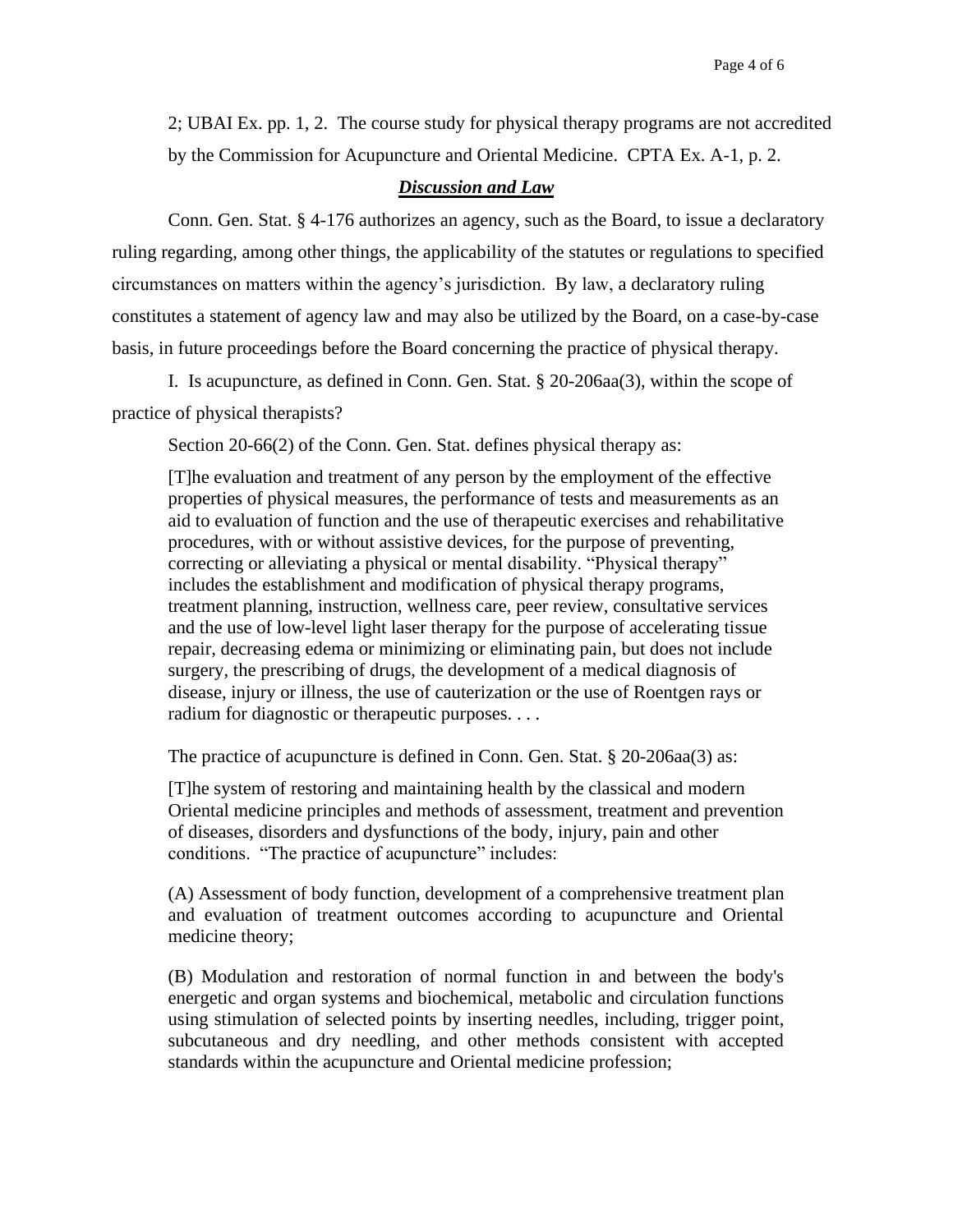(C) Promotion and maintenance of normal function in the body's energetic and organ systems and biochemical, metabolic and circulation functions by recommendation of Oriental dietary principles, including, use of herbal and other supplements, exercise and other self-treatment techniques according to Oriental medicine theory; and

(D) Other practices that are consistent with the recognized standards of the acupuncture and Oriental medicine profession and accepted by the National Certification Commission for Acupuncture and Oriental Medicine.

Acupuncture is an invasive procedure that requires didactic and clinical training. UBAI Ex. 1, p. 4. Acupuncture is based on Oriental medicine theory and practices. Conn. Gen. Stat. § 20-206aa(3); UBAI Ex. 1, pp. 1-4; CPTA Ex. A-1, pp. 1, 2. To obtain an acupuncturist license, a person must have successfully completed a course of study in a program that is accredited by the Accreditation Commission for Acupuncture and Oriental Medicine as recognized by the U.S. Department of Education. Conn. Gen. Stat. § 20-206bb(b); Tr., pp. 20, 21, 48, 49; CPTA Ex. A-1, p. 2. Physical Therapists are not trained to follow Oriental medicine theory or practice, and the course of study for physical therapy programs are not accredited by the Commission for Acupuncture and Oriental Medicine. CPTA Ex. A-1, p. 2. The practice of physical therapy is not based on principles and methods of classic and/or modern Oriental medicine. Therefore, the practice of acupuncture is outside the scope of physical therapy, as defined in Conn. Gen. Stat. § 20-66(2).

II. Is dry needling within the scope of practice of physical therapists under Conn. Gen. Stat. § 20-66 $(2)$ ?<sup>3</sup>

Dry needling is defined as an intervention that uses a thin filiform needle to penetrate the skin and stimulate underlying myofascial trigger points, muscular and connective tissues for the management of neuromusculoskeletal pain and movement impairments. It is the insertion of needles into tender points in the body without the injection of any substance. Tr., pp. 86, 87, 93; Bd. Ex. 17, p. 2. Unlike other procedures and treatments specifically listed as outside the scope of practice for physical therapy in accordance with Conn. Gen. Stat. §20-66(2), dry needling is not explicitly excluded. Tr., pp. 18, 93, 94. Therefore, it must be determined whether dry

<sup>&</sup>lt;sup>3</sup> The question originally posed by the CT DPH was "is dry needling, provided that the practitioner is trained and competent to do so, within the scope of practice of physical therapists under Conn. Gen. Stat. § 20-66(2)?" Whether the practitioner is trained and competent to perform dry needling pertains to the standard of care and not the scope of practice as set forth in the statute. Accordingly, the Board has rephrased the question to address the appropriate issue.